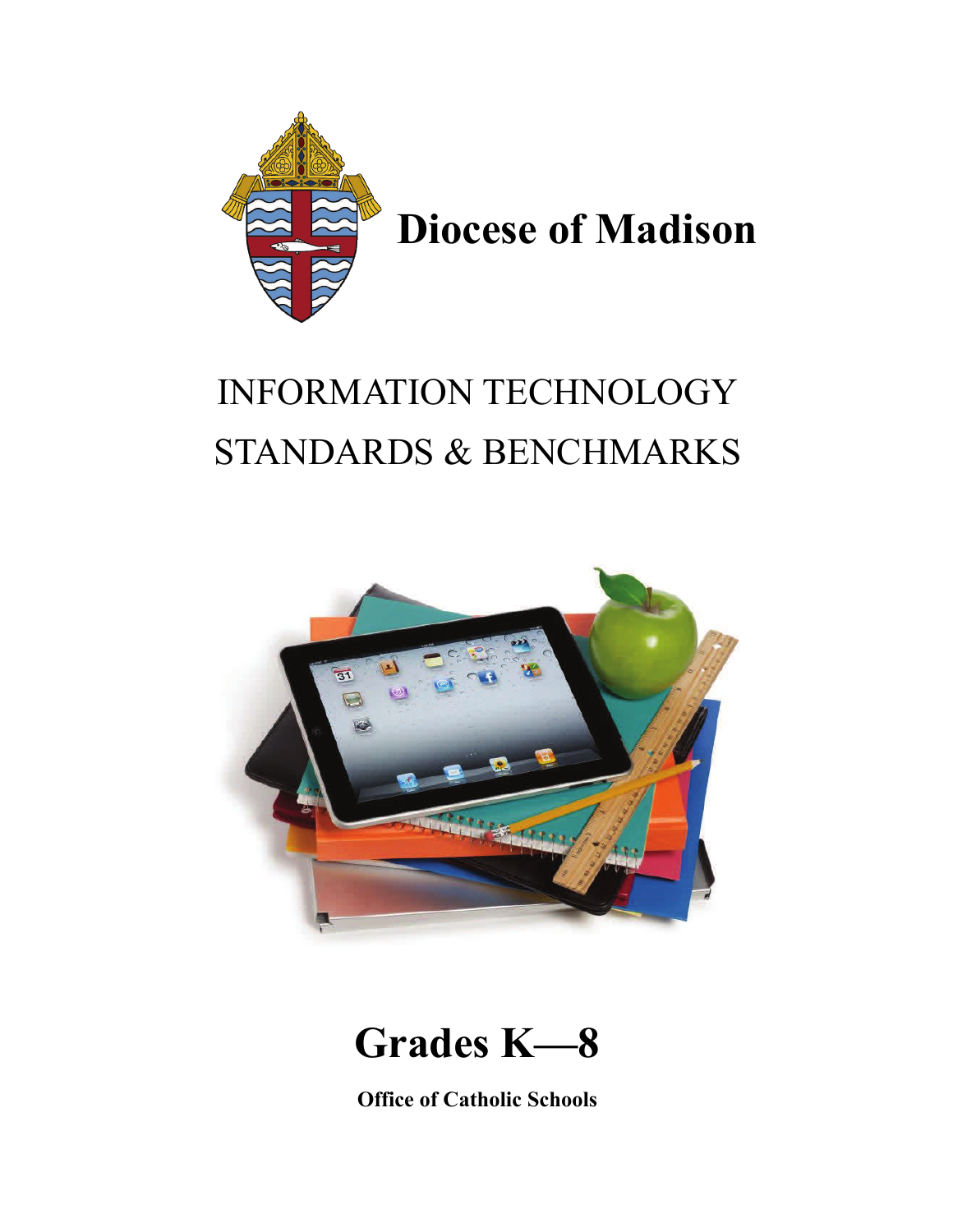## **Introduction:**

The most recent iteration of the Information Technology Standards and Benchmarks were originally adopted and released in 2011 for use in all schools in the Diocese of Madison. However, unlike most other curricular areas, Information Technology has seen a breadth of change in both content and how the content is delivered. Devices such as iPads and Chromebooks vastly changed the landscape of Information Technology and how students learn. Thus, a committee was formed in 2015 to evaluate and revise the current Standards and Benchmarks to examine the relevance of the Standards in light of the modern technologies and the expected ways that students learn given such available technologies.

Recognizing that there are many schools that have either not yet adopted newly available devices, or do not yet plan to, the committee continually reflected on the relevance of the Standards and Benchmarks for all learners.

Thus, the Standards and Benchmarks were revised to reflect the current landscape of expected knowledge and skills in the area of Information Technology and remain similar to the 2011 iteration. It is expected that all schools should easily integrate the revised Standards and Benchmarks in to existing curriculum.

However, the revised Information Technology Standards are not written for dedicated Information Technology teachers, given the realization of the committee that there is strong variance among the schools and the employment of a dedicated Information Technology teacher. Therefore, it is up to the program leader or Principal to determine how the Standards and Benchmarks influence curriculum and are reported. Regardless of teaching assignments, all students should be expected to know and be able to accomplish the Benchmarks within the school's curricular program.

Information Technology Standards and Benchmarks Revision Committee Members:

Michael Flanagan; Assistant Superintendent, Diocese of Madison Michelle Cieslewicz; Holy Ghost / Immaculate Conception, Dickeyville / Kieler Jeanneen Eagon; St. Joseph, Baraboo Meredith Willman; St. Peter, Ashton

February 2016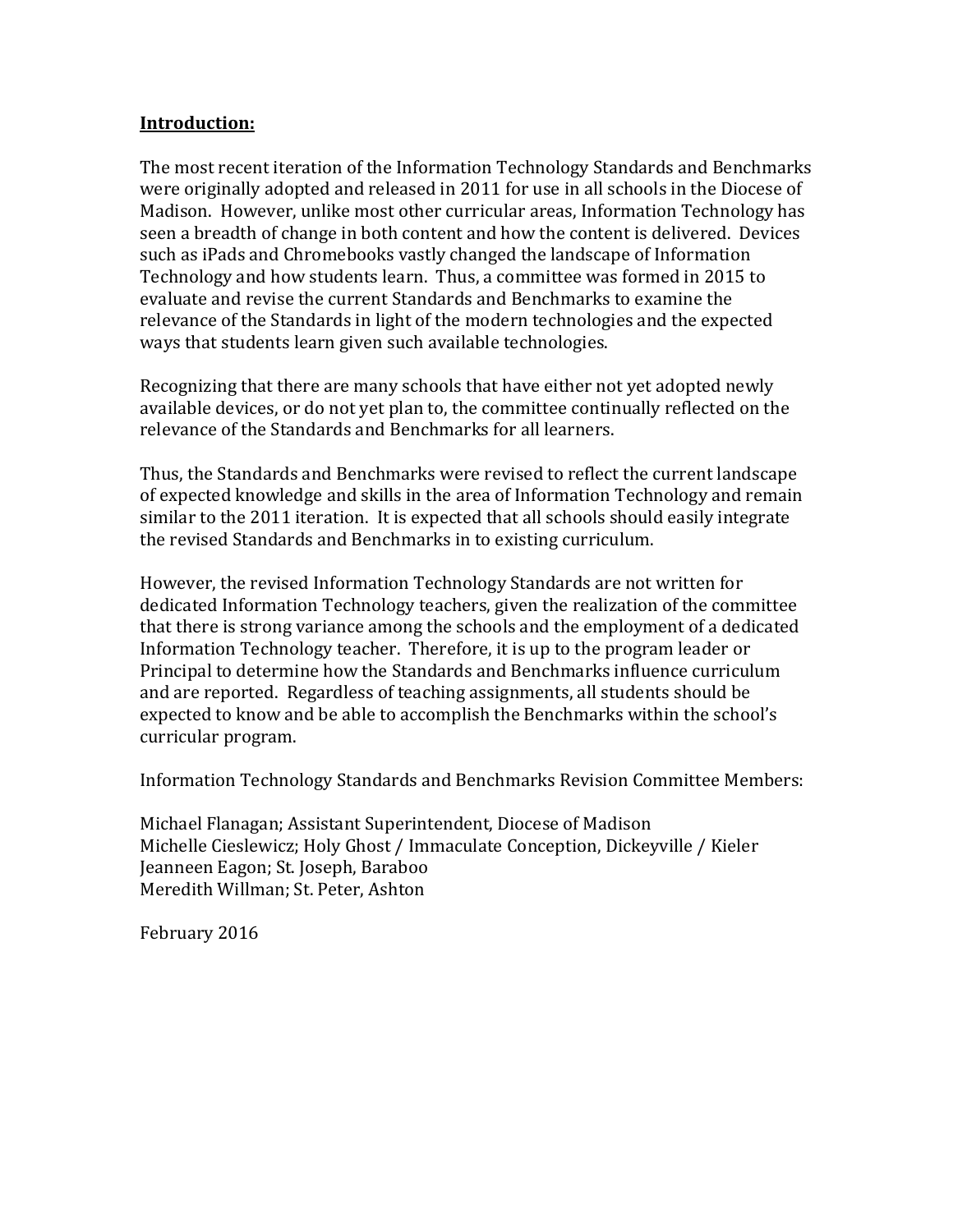|  | <b>IT</b> Information Technology Standards |  |  |  |
|--|--------------------------------------------|--|--|--|
|--|--------------------------------------------|--|--|--|

- **1. Students demonstrate creative thinking, construct knowledge, and develop innovative products and processes using technology**
	- A Application
- B Creativity
- **2. Students use digital media and environments to communicate and work collaboratively, including at a distance, to support individual**

 **learning and contribute to the learning of others.**

- **3. Students apply digital tools to gather, evaluate, and use information.**
- **using appropriate digital tools and resources. 4. Students use critical thinking skills to plan and conduct research, manage projects, solve problems, and make informed decisions**
- **5. Students understand human, cultural, and societal issues related to technology and practice legal and ethical behavior.**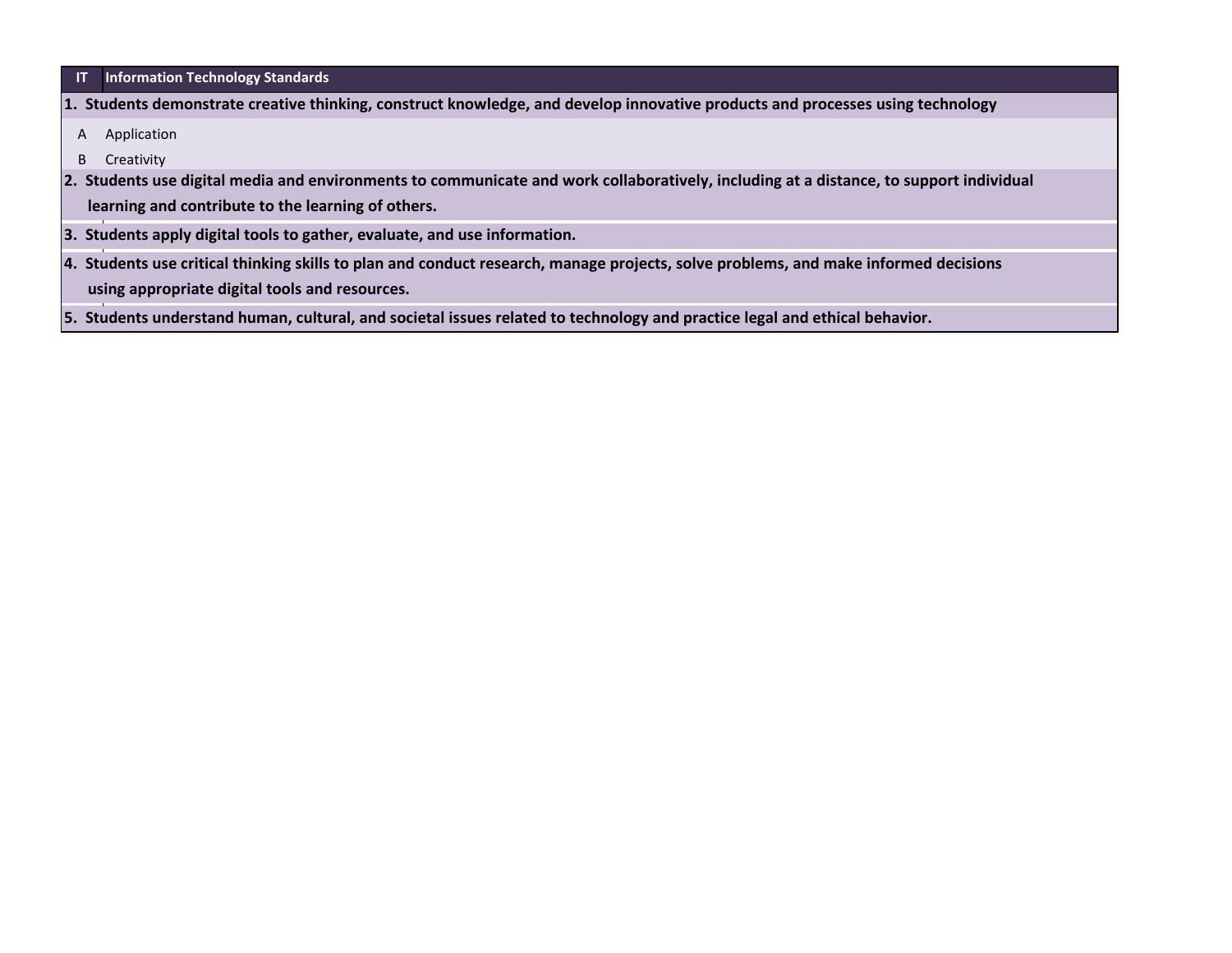|   |             | Kindergarten:        | Grade 1:                                                                                                         | Grade 2:             |
|---|-------------|----------------------|------------------------------------------------------------------------------------------------------------------|----------------------|
|   | IT.1.       |                      | Students demonstrate creative thinking, construct knowledge, and develop innovative products and processes using |                      |
|   |             | technology           |                                                                                                                  |                      |
| Α | Application |                      |                                                                                                                  |                      |
|   |             |                      |                                                                                                                  |                      |
|   |             |                      |                                                                                                                  |                      |
|   |             |                      |                                                                                                                  |                      |
| B | Creativity  | Create original work | Create original work                                                                                             | Create original work |
|   |             |                      |                                                                                                                  |                      |
|   |             |                      |                                                                                                                  |                      |
|   |             |                      |                                                                                                                  |                      |
|   |             |                      |                                                                                                                  |                      |

|   |             | Grade 3:                                                   | Grade 4:                                                                             | Grade 5:                                                                    |
|---|-------------|------------------------------------------------------------|--------------------------------------------------------------------------------------|-----------------------------------------------------------------------------|
| А | Application |                                                            | Recognize the ability to use existing<br>knowledge to generate new products          | Recognize the ability to use existing<br>knowledge to generate new products |
| в | Creativity  | Create original works as a means of<br>personal expression | Create original works as a means of<br>personal or group expression when<br>prompted | Create original works as a means of<br>personal or group expression         |

|   |             | Grade 6:                             | Grade 7:                            | Grade 8:                                |
|---|-------------|--------------------------------------|-------------------------------------|-----------------------------------------|
| Α | Application | Apply existing knowledge to generate | Recognize how to generate new ideas | Apply existing knowlege to generate new |
|   |             | new products                         | using existing knowledge            | ideas, products, or processes           |
|   |             |                                      |                                     |                                         |
|   |             |                                      |                                     |                                         |
| B | Creativity  |                                      |                                     |                                         |
|   |             |                                      |                                     |                                         |
|   |             |                                      |                                     |                                         |
|   |             |                                      |                                     |                                         |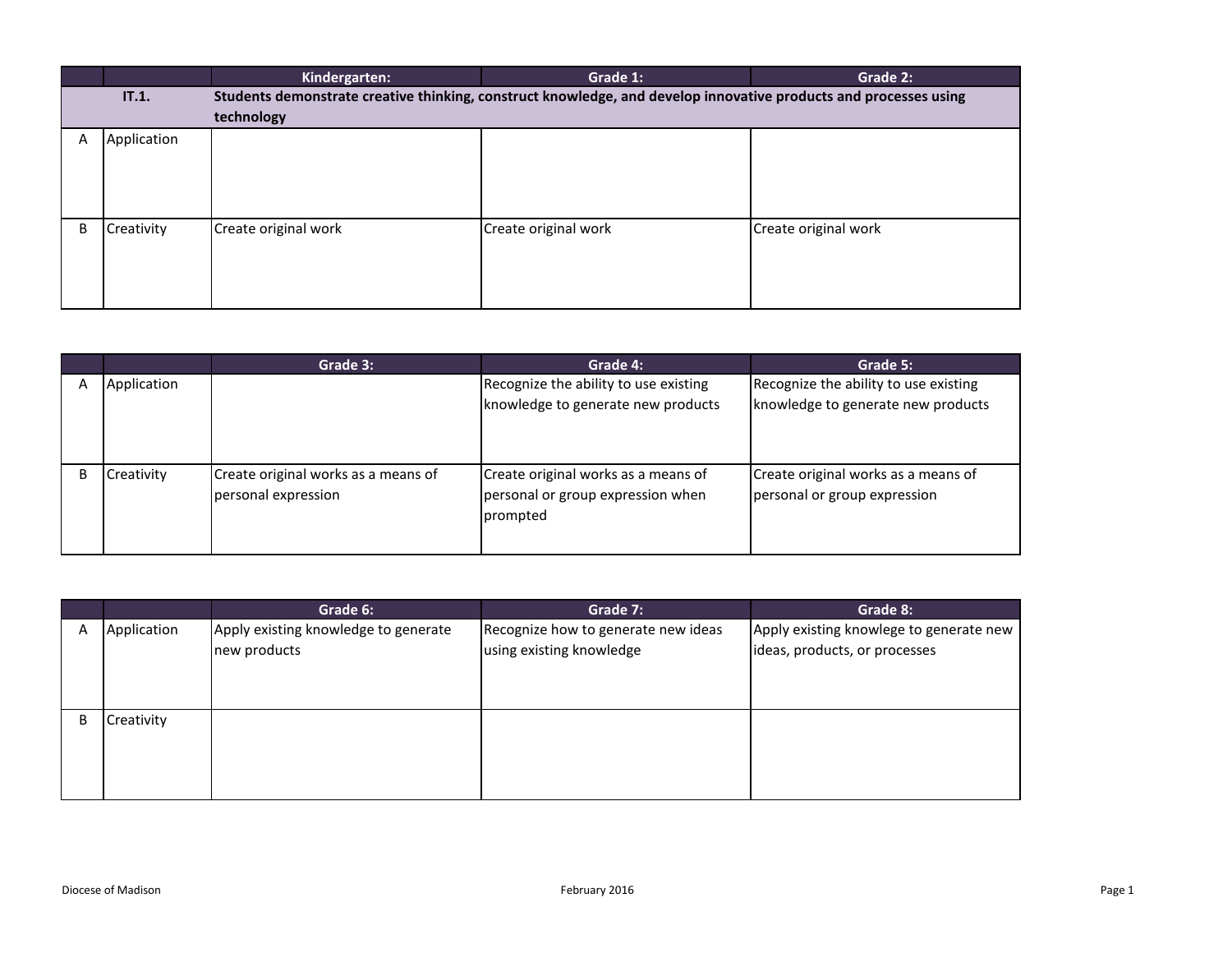|       | Kindergarten:                                                                                                            | Grade 1:       | Grade 2:    |  |
|-------|--------------------------------------------------------------------------------------------------------------------------|----------------|-------------|--|
| IT.2. | Students use digital media and environments to communicate and work collaboratively, including at a distance, to support |                |             |  |
|       | individual learning and contribute to the learning of others.                                                            |                |             |  |
|       | Recognize that technology can be utilized Recognize that technology can be utilized Utilize technology when prompted to  |                |             |  |
|       | Ito communicate                                                                                                          | to communicate | communicate |  |
|       |                                                                                                                          |                |             |  |
|       |                                                                                                                          |                |             |  |
|       |                                                                                                                          |                |             |  |

|  | Grade 3:                            | Grade 4:                             | Grade 5:                              |
|--|-------------------------------------|--------------------------------------|---------------------------------------|
|  | Utilize technology independently to | Recognize the ability to communicate | Utilize technology to communicate and |
|  | communicate and publish             | and publish collaboratively          | publish collaboratively               |
|  |                                     |                                      |                                       |
|  |                                     |                                      |                                       |
|  |                                     |                                      |                                       |

|   | Grade 6:                                | Grade 7: | Grade 8: |
|---|-----------------------------------------|----------|----------|
| A | Utilize technology to communicate and   |          |          |
|   | publish collaboratively in a variety of |          |          |
|   | media formats                           |          |          |
|   |                                         |          |          |
|   |                                         |          |          |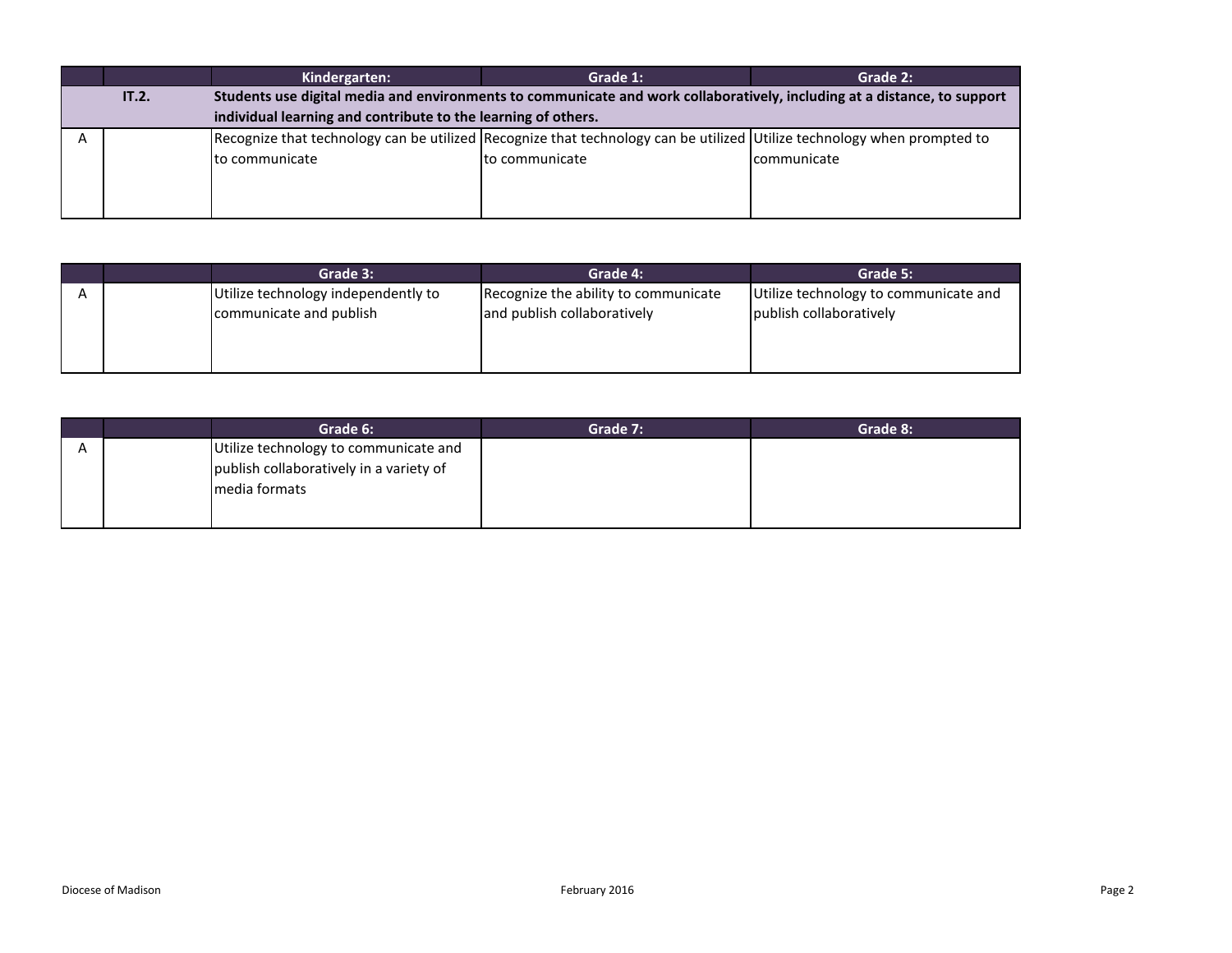|                                                                                 | Kindergarten:                                                                            | Grade 1: | Grade 2:                                         |
|---------------------------------------------------------------------------------|------------------------------------------------------------------------------------------|----------|--------------------------------------------------|
| Students apply digital tools to gather, evaluate, and use information.<br>IT.3. |                                                                                          |          |                                                  |
|                                                                                 | Utilize digital tools to gather information $ $ Utilize digital tools to use information |          | Utilize digital tools to evaluate<br>information |

|  | Grade 3:                          | Grade 4:                               | Grade 5:                               |
|--|-----------------------------------|----------------------------------------|----------------------------------------|
|  | Utilize digital tools to evaluate | Recognize that information sources may | Recognize that information sources may |
|  | information within original work  | or may not be appropriate for specific | or may not be credible                 |
|  |                                   | tasks                                  |                                        |
|  |                                   |                                        |                                        |
|  |                                   |                                        |                                        |

|  | Grade 6:                               | Grade 7:                                               | Grade 8:                                   |
|--|----------------------------------------|--------------------------------------------------------|--------------------------------------------|
|  | Select appropriate information sources | Evaluate and select appropriate                        | Appropriately cite credible sources within |
|  | with guidance within original work     | information sources within original work original work |                                            |
|  |                                        |                                                        |                                            |
|  |                                        |                                                        |                                            |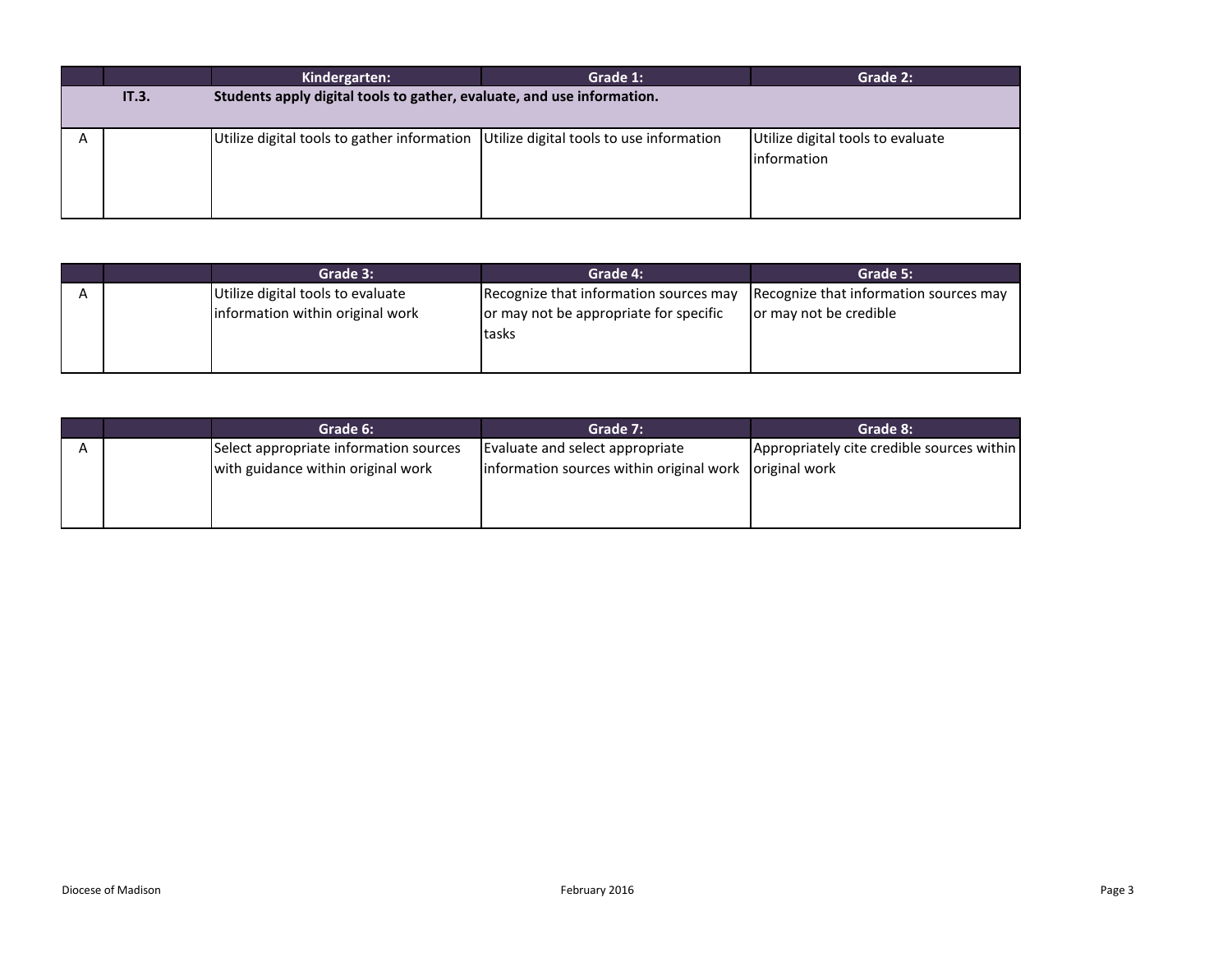|       | Kindergarten:                                                                                                          | Grade 1:                        | Grade 2:                           |
|-------|------------------------------------------------------------------------------------------------------------------------|---------------------------------|------------------------------------|
| IT.4. | Students use critical thinking skills to plan and conduct research, manage projects, solve problems, and make informed |                                 |                                    |
|       | decisions using appropriate digital tools and resources.                                                               |                                 |                                    |
|       | Identify a problem                                                                                                     | Identify how to solve a problem | Identify the solution to a problem |

|  | Grade 3:                                                                    | Grade 4:                    | Grade 5:                                 |
|--|-----------------------------------------------------------------------------|-----------------------------|------------------------------------------|
|  | Understand the process of research using Conduct research using appropriate |                             | Utilize research to solve problems using |
|  | appropriate digital tools and resources                                     | digital tools and resources | appropriate digital resources            |
|  |                                                                             |                             |                                          |
|  |                                                                             |                             |                                          |

|  | Grade 6:                                | Grade 7: | Grade 8: |
|--|-----------------------------------------|----------|----------|
|  | Make informed decisions using           |          |          |
|  | appropriate digital tools and resources |          |          |
|  |                                         |          |          |
|  |                                         |          |          |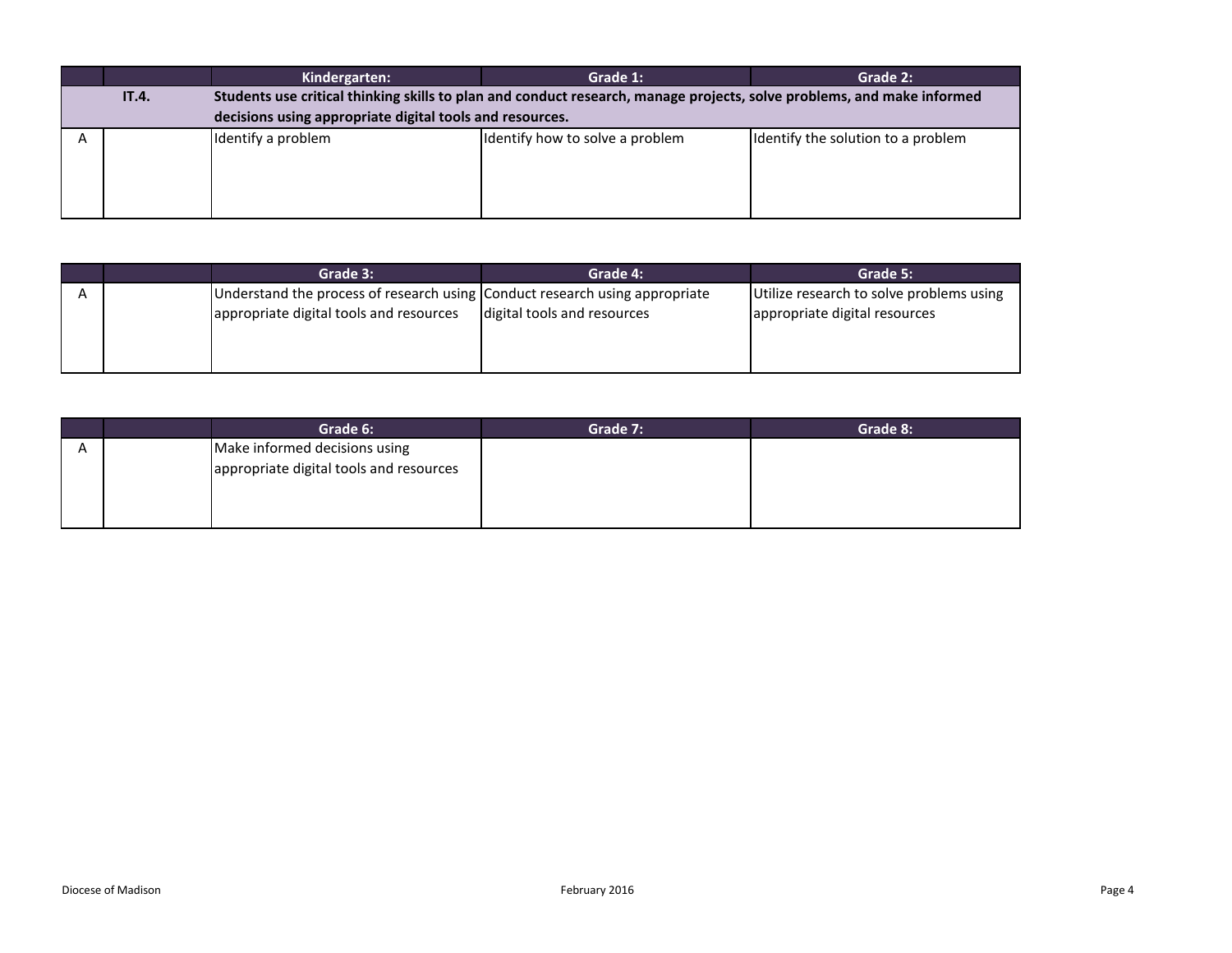|              |                | Kindergarten:                                                                                                           | Grade 1:                                                 | Grade 2:                                                 |
|--------------|----------------|-------------------------------------------------------------------------------------------------------------------------|----------------------------------------------------------|----------------------------------------------------------|
|              | IT.5.          | Students understand human, cultural, and societal issues related to technology and practice legal and ethical behavior. |                                                          |                                                          |
| А            | Safety         | Recognize that there is a need for safety                                                                               | Differentiate between safe and unsafe<br>uses            | Demonstrate safety when prompted                         |
| <sub>R</sub> | Attitude       | <b>IExhibit awareness of available</b><br>technologies                                                                  | Utilize available technologies                           | Utilize technologies for learning when<br>prompted       |
|              | Responsibility | Demonstrate responsible and ethical use<br>of technology                                                                | Demonstrate responsible and ethical use<br>of technology | Demonstrate responsible and ethical use<br>of technology |

|                | Grade 3:                                                 | Grade 4:                                                    | Grade 5:                                                    |
|----------------|----------------------------------------------------------|-------------------------------------------------------------|-------------------------------------------------------------|
| Safety         | Demonstrate safety independently                         | Demonstrate safety while collaborating                      | Recognize the legal component of<br><b>linformation</b>     |
| Attitude       | Utilize technologies for independent<br>learning         | Demonstrate use of technology for<br>collaborative learning | Demonstrate use of technology for<br>collaborative learning |
| Responsibility | Demonstrate responsible and ethical use<br>of technology | Demonstrate responsible and ethical use<br>of technology    | Demonstrate responsible and ethical use<br>of technology    |

|    |                | Grade 6:                                                                     | Grade 7:                                                                                                              | Grade 8:                                                                                                          |
|----|----------------|------------------------------------------------------------------------------|-----------------------------------------------------------------------------------------------------------------------|-------------------------------------------------------------------------------------------------------------------|
|    | Safety         | Demonstrate the legal component of<br>information when prompted              | Demonstrate the legal component of<br>information independently                                                       | Advocate and practice safe, legal, and<br>responsible use of information and<br>technology                        |
| B. | Attitude       | Recognize how to be productive in both<br>independent and collaborative work | Demonstrate being productive in both<br>independent and collaborative work                                            | Exhibit a positive attitude toward using<br>technology that supports collaboration,<br>learning, and productivity |
|    | Responsibility | Recognize personal responsibility in its<br>connection to lifelong learning  | Demonstrate personal responsibility in its Demonstrate personal responsibility for<br>connection to lifelong learning | lifelong learning                                                                                                 |